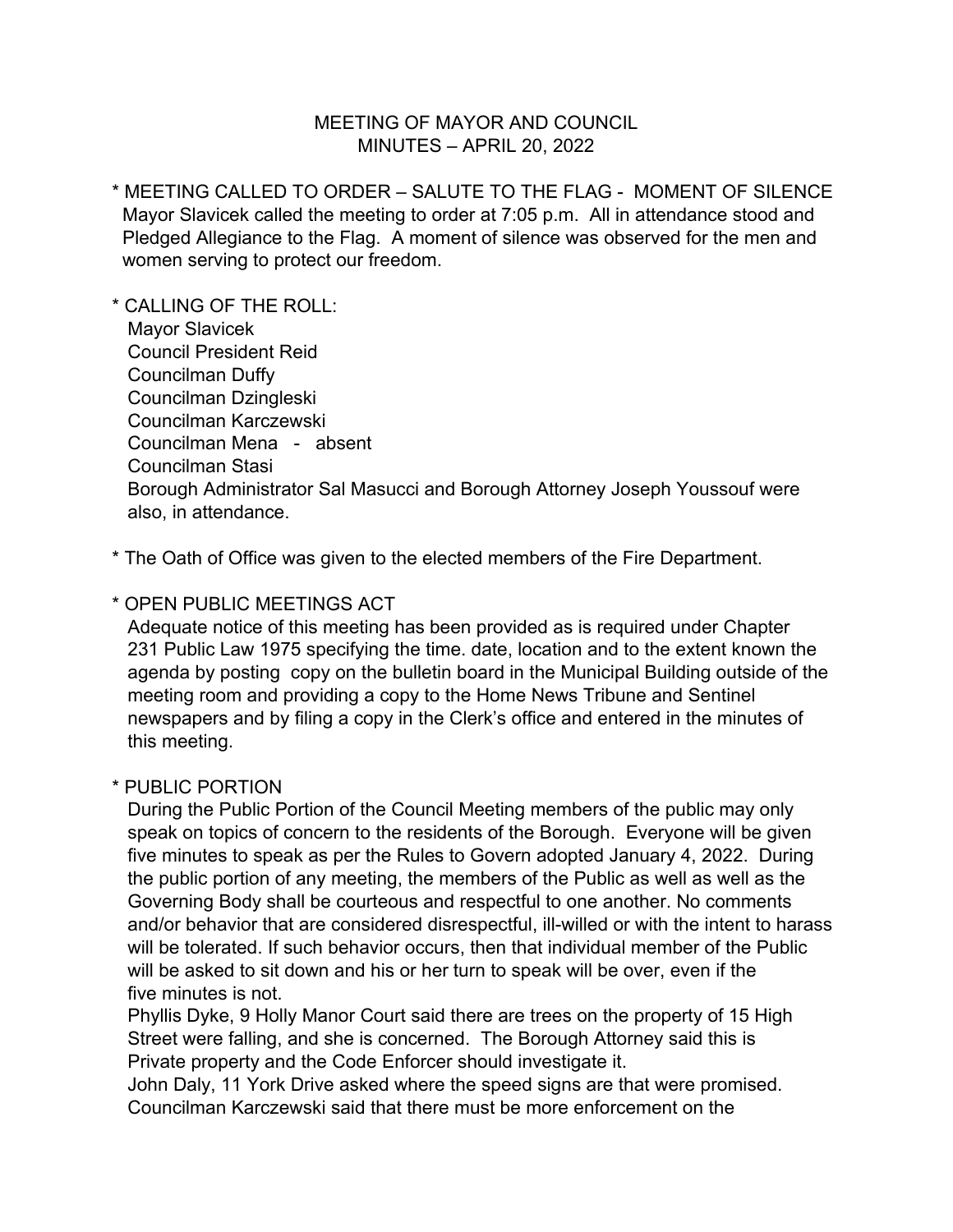roads. Councilman Reid said he sees the Police around the streets.

 Steven Banka, Railroad Avenue, said there is an empty lot near him that has perilous trees that could impact four homes. They are building more warehouses in the area and the water basins are not controlling the flooding. The Public Works Supervisor is trying to clean up the waterways. Maple Street is being repaved and perhaps some of the millings can be dropped off by Ditch Bank Road,

Jack Kramer said it is time to review the Emergency Operation Plan.

 A MOTION was made by Councilman Stasi and SECONDED by Councilman Reid to close the Public Portion. ROLL CALL: 5 – 0.

## \* RESOLUTION 2022-90 - CONSENT AGENDA

Report of Municipal Clerk

Resolutions:

- 2022 82 Acceptance of Subgrant Award of Emergency Management Performance **Grant** 
	- 83 Appointment of Code Enforcer
	- 84 Renewal of contract with Encon Services
	- 85 Authorization of the sale of miscellaneous items on Municibid
	- 86 Reimbursement to Regency Walk Homeowners Association
	- 87 Acceptance of resignation of Andrew Landstrom
	- 88 Authorization to sign shared services agreement with Woodbridge 89 Payment of bills
	- MOTION Councilman Stasi SECOND Councilman Reid  $ROILCAIL: 5 - 0$

\* MINUTES of March 16, 2022

 MOTION – Councilman Dzingleski SECOND – Councilman Reid ROLL CALL: 5 - 0

\* MINUTES of April 6, 2022

 MOTION – Councilman Reid SECOND – Councilman Dzingleski  $ROILCAIL: 5 - 0$ 

\* REPORTS of Mayor, Councilmembers, Borough Administrator, Borough Attorney Mayor Slavicek said a budget meeting was held and there will be no increase in taxes or water/sewer. The Bunny Hop was successful. A town wide yard sale will be held. July 2<sup>nd</sup> will be the Annual Sparks in the Park.

 Councilman Dzingleski said congratulations on the successful Easter event. \$1045.00 was raised.

 Councilman Stasi said there is a crosswalk by Willow Street that goes into the curb. Paul Reed will be asked to look into this.